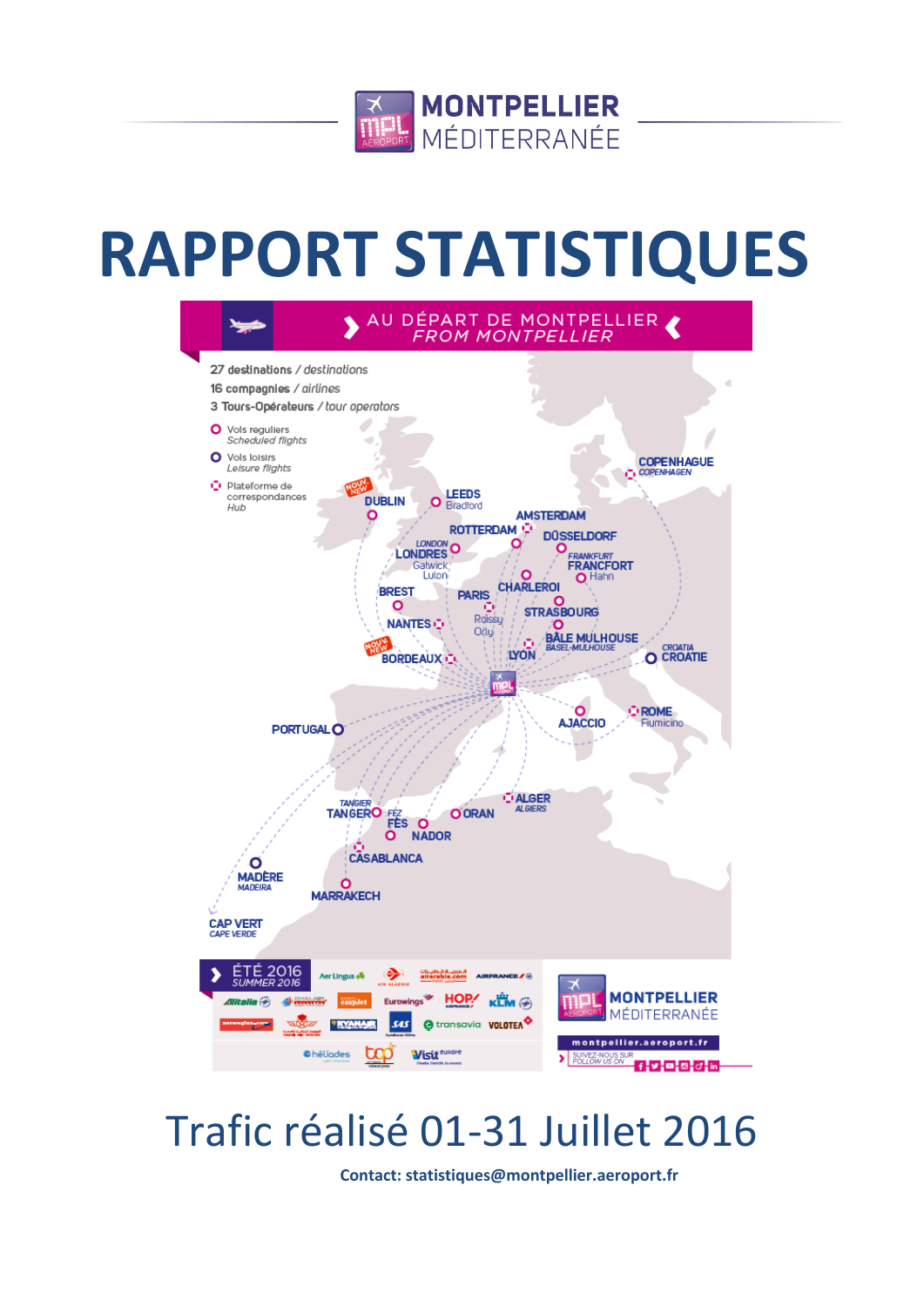## **TRAFIC COMMERCIAL**

|                             | Mois de : JUILLET |         |           | Cumul jusqu'au mois de : JUILLET |         |           |  |
|-----------------------------|-------------------|---------|-----------|----------------------------------|---------|-----------|--|
|                             | 2016              | 2015    | Variation | 2016                             | 2015    | Variation |  |
| <b>Passagers:</b>           | 176939            | 163 036 | 8,53%     | 957 328                          | 847 802 | 12,92%    |  |
| <b>LOCAUX:</b>              | 176 829           | 163 036 | 8,46%     | 956 223                          | 847 114 | 12,88%    |  |
| <b>NATIONAUX</b>            | 93 936            | 94 064  | $-0,14%$  | 605812                           | 588770  | 2,89%     |  |
| <b>Réguliers</b>            | 93 508            | 94 0 23 | $-0,55%$  | 600 253                          | 585 368 | 2,54%     |  |
| Non Réguliers               | 428               | 41      | 943,90%   | 5 5 5 9                          | 3 4 0 2 | 63,40%    |  |
| <b>EUROPEENS</b>            | 67 183            | 57 602  | 16,63%    | 255 568                          | 211 329 | 20,93%    |  |
| <b>Réguliers</b>            | 66 719            | 57 573  | 15,89%    | 251 371                          | 208 047 | 20,82%    |  |
| Non Réguliers               | 464               | 29      | 1500,00%  | 4 197                            | 3 2 8 2 | 27,88%    |  |
| <b>INTERNATIONAUX</b>       | 15710             | 11 370  | 38,17%    | 94 843                           | 47 015  | 101,73%   |  |
| <b>Réguliers</b>            | 15700             | 11 360  | 38,20%    | 94 812                           | 46 988  | 101,78%   |  |
| Non Réguliers               | 10                | 10      |           | 31                               | 27      | 14,81%    |  |
| <b>TRANSITS (ARRIVEES):</b> | 110               |         | 100,00%   | 1 105                            | 688     | 60,61%    |  |

 $\Box$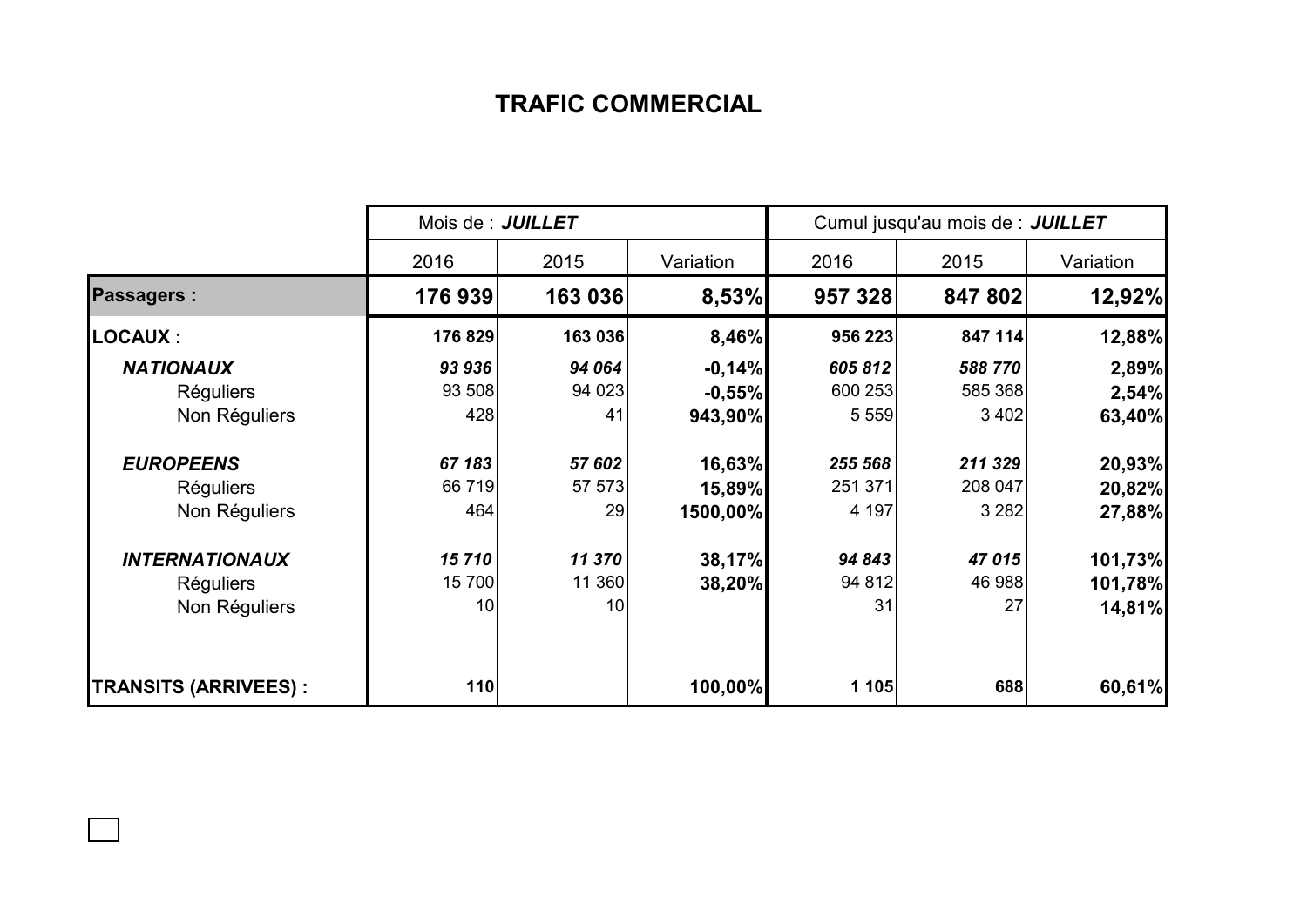#### **à fin JUILLET 2016 Comparatif Trafic Par Compagnies - 2016/15 Vols Réguliers et Non Réguliers**

|                                                          | juillet       |                    | Variation                      | TOTAL           |                  | Variation                |
|----------------------------------------------------------|---------------|--------------------|--------------------------------|-----------------|------------------|--------------------------|
|                                                          | 2015          | 2016               | 2016/15                        | 2015            | 2016             | 2016/15                  |
|                                                          |               |                    |                                |                 |                  |                          |
| <i>REGULIERS</i>                                         |               |                    |                                |                 |                  |                          |
| <b>AER LINGUS</b>                                        |               | 2755               | 100,00%                        |                 | 6 2 1 6          | 100,00%                  |
| <b>AIR ALGERIE</b>                                       | 1787          | 2 5 4 4            | 42,36%                         | 2026            | 5 5 6 6          | 174,73%                  |
| AIR ARABIA MAROC                                         | 9573          | 11 295             | 17,99%                         | 44 962          | 74 772           | 66,30%                   |
| <b>AIR FRANCE</b>                                        | 72 254        | 73 507             | 1,73%                          | 483773          | 491 774          | 1,65%                    |
| ALITALIA                                                 | 1712          | 2649               | 54,73%                         | 8996            | 12 691           | 41,07%                   |
| CHALAIR                                                  |               | 398                | 100,00%                        |                 | 3573             | 100,00%                  |
| <b>EASYJET</b><br><b>EASYJET SWITZERLAND</b>             | 20712<br>3994 | 23 4 93<br>4 2 4 4 | 13,43%<br>6,26%                | 80 697<br>21815 | 88 154<br>22 473 | 9,24%<br>3,02%           |
| <b>EUROPE AIRPOST</b><br>(PAX EQUIPAGE)                  |               |                    |                                |                 |                  |                          |
| <b>EUROWINGS</b>                                         |               | 752                | 100,00%                        |                 | 1574             | 100,00%                  |
| <b>GERMANWINGS</b>                                       | 612           |                    | $-100,00%$                     | 1527            |                  | $-100,00%$               |
| HOP!                                                     | 9728          | 8014               | $-17,62%$                      | 52 039          | 52 312           | 0,52%                    |
| <b>KLM ROYAL DUTCH AIRLINES</b>                          | 4625          | 8507               | 83,94%                         | 10899           | 36 480           | 234,71%                  |
| <b>LUFTHANSA</b>                                         | 1 3 3 4       |                    | $-100,00%$                     | 3 2 8 9         |                  | $-100,00%$               |
| <b>NORWEGIAN</b>                                         | 3073          | 3 1 9 0            | 3,81%                          | 3936            | 8959             | 127,62%                  |
| <b>ROYAL AIR MAROC</b>                                   |               | 1861               | 100,00%                        |                 | 14 474           | 100,00%                  |
| <b>RYANAIR</b>                                           | 15 003        | 14 509             | $-3,29%$                       | 62 600          | 60883            | $-2,74%$                 |
| <b>SCANDINAVIAN AIRLINES SYSTEM</b>                      | 1687          | 1727               | 2,37%                          | 1841            | 1727             | $-6,19%$                 |
| <b>TRANSAVIA</b>                                         | 4821          | 4893               | 1,49%                          | 12 447          | 12 214           | $-1,87%$                 |
| <b>VOLOTEA</b>                                           | 12 041        | 11 588             | $-3,76%$                       | 49 556          | 52 592           | 6,13%                    |
| <b>WEST AIR SWEDEN</b> (PAX EQUIPAGE)                    |               | 1                  | 100,00%                        |                 | 2                | 100,00%                  |
|                                                          |               |                    |                                |                 |                  |                          |
| <b>NON REGULIERS</b>                                     |               |                    |                                |                 |                  |                          |
| <b>AER LINGUS</b>                                        |               |                    |                                |                 |                  |                          |
| <b>AIGLE AZUR</b><br><b>AIR ALGERIE</b>                  |               |                    |                                |                 |                  | ÷.<br>ä.                 |
| <b>AIR ARABIA MAROC</b>                                  |               |                    |                                |                 |                  | $\overline{\phantom{a}}$ |
| <b>AIR CORSICA</b>                                       |               |                    |                                |                 |                  |                          |
| <b>AIR EUROPA</b>                                        |               |                    |                                |                 | 542              | 100,00%                  |
| <b>AIR FRANCE</b><br><b>AIR MEDITERRANEE</b>             |               | 1                  | 100,00%                        | 649<br>505      | 926              | 42,68%<br>$-100,00%$     |
| <b>AIR NOSTRUM</b>                                       |               |                    |                                |                 |                  |                          |
| <b>AIR VALLEE</b>                                        |               |                    | $\overline{\phantom{a}}$       |                 |                  | $\overline{\phantom{a}}$ |
| <b>AIRLINAIR</b>                                         |               |                    |                                |                 |                  |                          |
| <b>ALITALIA</b><br><b>ATLANTIQUE AIR ASSISTANCE</b>      |               | 275                | 100,00%                        |                 | 977              | 100,00%                  |
| <b>AVIATION DEFENSE SERVICE</b>                          |               |                    |                                | 17              |                  | $-100,00%$               |
| <b>BRIT AIR</b>                                          |               |                    |                                |                 |                  |                          |
| <b>CHALAIR</b><br><b>DENIM AIR</b>                       |               |                    |                                |                 | 80               | 100,00%                  |
| <b>EASTERN AIRWAYS</b>                                   |               |                    |                                | 70              |                  | $-100,00%$               |
| <b>EASYJET</b>                                           |               | 135                | 100,00%                        | 2               | 375              | 18650,00%                |
| <b>EASYJET SWITZERLAND</b>                               |               |                    |                                |                 |                  |                          |
| <b>EUROPE AIRPOST</b><br><b>EUROWINGS</b>                |               |                    |                                | 157             |                  | $-100,00%$<br>--         |
| <b>GERMANWINGS</b>                                       |               |                    | $\overline{\phantom{a}}$       |                 |                  | $\overline{\phantom{a}}$ |
| HOP!                                                     |               |                    | $\overline{\phantom{a}}$       | 674             | 435              | -35,46%                  |
| <b>KLM ROYAL DUTCH AIRLINES</b>                          |               |                    | ц,                             | 71              |                  | $-100,00%$               |
| LUFTHANSA<br>NETJETS TRANSPORTES AEREOS                  | 28            | 11                 | $-60,71%$                      | 34<br>139       | 86               | $-100,00%$<br>$-38,13%$  |
| <b>NORWEGIAN</b>                                         |               |                    |                                |                 |                  |                          |
| PAN EUROPEAN AIR SERVICE                                 |               |                    |                                |                 | 13               | 100,00%                  |
| <b>REGIONAL Cie Européenne</b><br><b>ROYAL AIR MAROC</b> |               |                    |                                |                 |                  |                          |
| <b>RYANAIR</b>                                           |               |                    |                                | 855             | 210              | $-75,44%$                |
| <b>SATA INTERNACIONAL</b>                                |               |                    |                                |                 |                  |                          |
| <b>SCANDINAVIAN AIRLINES SYSTEM</b>                      |               |                    |                                |                 |                  |                          |
| <b>SKY BRIDGE AIR</b><br>SUN AIR OF SCANDINAVIA          |               |                    | $\overline{\phantom{a}}$<br>н, | 319             | 431              | $\sim$<br>35,11%         |
| TRANSAVIA                                                |               |                    | $\overline{\phantom{a}}$       |                 |                  |                          |
| TRAVEL SERVICE AIRLINES                                  |               |                    |                                | 352             | 965              | 174,15%                  |
| <b>TUNISAIR</b><br><b>TWIN JET</b>                       |               | 30                 | 100,00%                        | 7               | 52               | 642,86%                  |
| <b>VIP WINGS</b>                                         |               |                    |                                |                 |                  |                          |
| <b>VLM AIRLINES</b>                                      |               |                    |                                |                 |                  |                          |
| VOLOTEA                                                  |               |                    |                                | 156             | 268              | 71,79%                   |
| <b>WEST AIR SWEDEN</b><br><b>XL AIRWAYS</b>              |               |                    |                                | 286             |                  | $-100,00%$               |
|                                                          |               |                    |                                |                 |                  |                          |
|                                                          |               |                    |                                |                 |                  |                          |
|                                                          |               |                    |                                |                 |                  |                          |
| <b>Autres Compagnies</b>                                 | 52            | 450                | 765,38%                        | 2418            | 4 4 2 7          | 83,09%                   |
|                                                          |               |                    |                                |                 |                  |                          |
| <b>TOTAL REGULIERS</b>                                   | 162 956       | 175927             | 7,96%                          | 840 403         | 946 436          | 12,62%                   |
| <b>TOTAL NON REGULIERS</b>                               | 80            | 902                | 1027,50%                       | 6711            | 9787             | 45,84%                   |
| <b>TOTAL GENERAL</b>                                     | 163 036       | 176829             | 8,46%                          | 847 114         | 956 223          | 12,88%                   |

*COMPAGNIES AYANT DES VOLS REGULIERS ET NON REGULIERS*

| TOTAL AER LINGUS                   |         | 2755    | 100,00%     |          | 6 2 1 6  | 100,00%    |
|------------------------------------|---------|---------|-------------|----------|----------|------------|
| TOTAL AIR ALGERIE                  | 1787    | 2544    | 42,36%      | 2026     | 5 5 6 6  | 174,73%    |
| TOTAL AIR ARABIA MAROC             | 9573    | 11 295  | 17,99%      | 44 962   | 74 772   | 66,30%     |
| TOTAL AIR FRANCE                   | 72 254  | 73 508  | 1.74%       | 484 422  | 492 700  | 1,71%      |
| TOTAL ALITALIA                     | 1712    | 2924    | 70,79%      | 8996     | 13 668   | 51,93%     |
| <b>TOTAL CHALAIR</b>               |         | 398     | 100.00%     |          | 3653     | 100.00%    |
| <b>TOTAL EASYJET</b>               | 20712   | 23 6 28 | 14,08%      | 80 699   | 88 529   | 9,70%      |
| TOTAL EASYJET SWITZERLAND          | 3994    | 4 2 4 4 | 6,26%       | 21815    | 22 473   | 3,02%      |
| <b>TOTAL EUROWINGS</b>             |         | 752     | 100,00%     |          | 1574     | 100,00%    |
| TOTAL GERMANWINGS                  | 612     |         | $-100.00\%$ | 1527     |          | $-100,00%$ |
| TOTAL HOP!                         | 9728    | 8014    | $-17,62%$   | 52713    | 52747    | 0,06%      |
| TOTAL KLM ROYAL DUTCH AIRLINES     | 4625    | 8507    | 83,94%      | 10970    | 36 480   | 232,54%    |
| TOTAL LUFTHANSA                    | 1 3 3 4 |         | $-100,00%$  | 3 3 2 3  |          | $-100,00%$ |
| <b>TOTAL NORWEGIAN</b>             | 3073    | 3 1 9 0 | 3,81%       | 3936     | 8959     | 127,62%    |
| TOTAL ROYAL AIR MAROC              |         | 1861    | 100,00%     |          | 14 4 7 4 | 100,00%    |
| <b>TOTAL RYANAIR</b>               | 15 003  | 14 509  | $-3,29%$    | 63 455   | 61 093   | $-3,72%$   |
| TOTAL SCANDINAVIAN AIRLINES SYSTEM | 1687    | 1727    | 2,37%       | 1841     | 1727     | $-6,19%$   |
| TOTAL TRANSAVIA                    | 4821    | 4893    | 1,49%       | 12 4 4 7 | 12 2 14  | $-1,87%$   |
| TOTAL VOLOTEA                      | 12 041  | 11 588  | $-3.76%$    | 49712    | 52 860   | 6,33%      |
|                                    |         |         |             |          |          |            |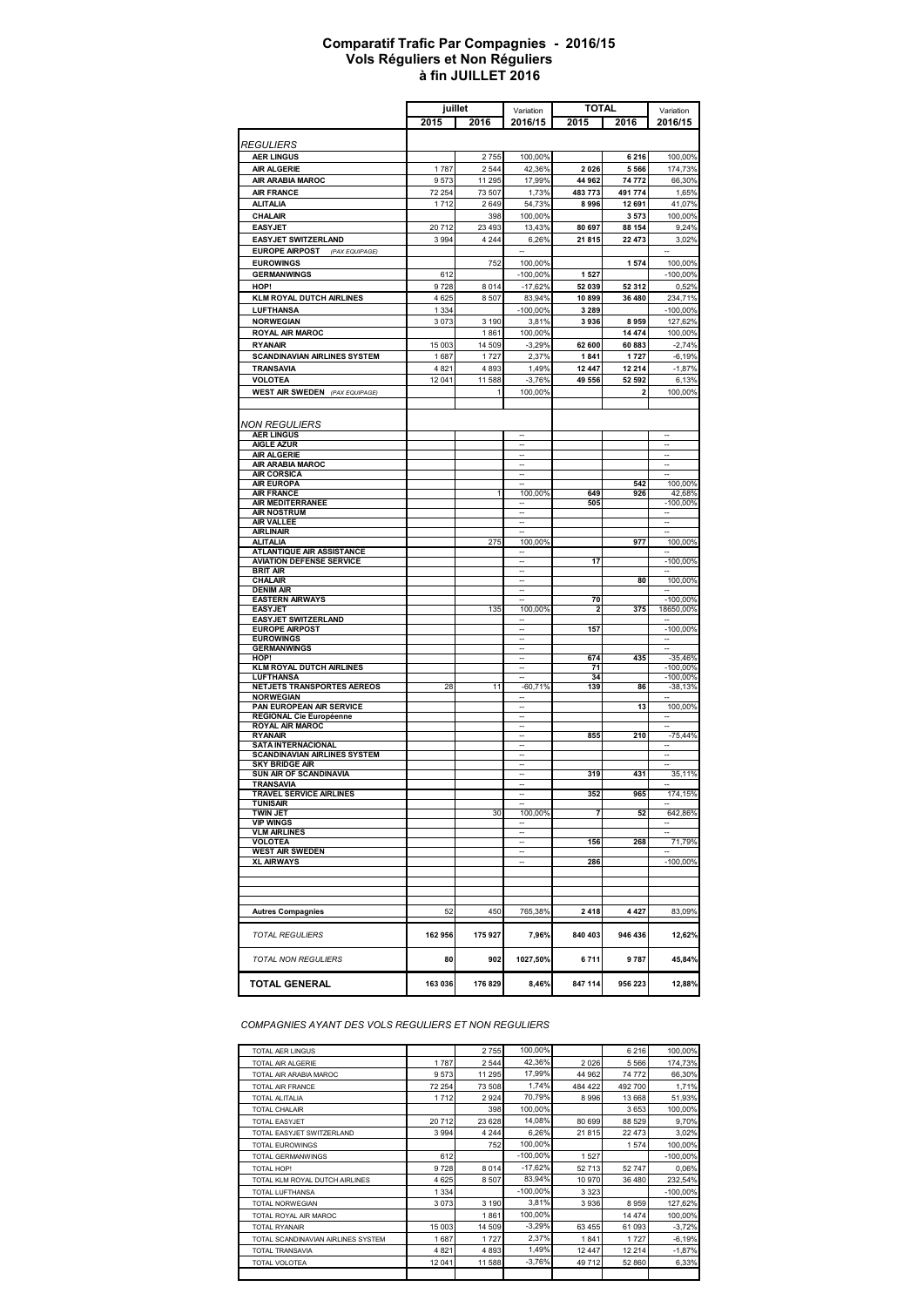### **COMPARATIF TRAFIC PAR DESTINATIONS ET NATIONALITES - 2016/15 à fin JUILLET 2016**

|                                                                | juillet           |                  | Variation                               | <b>TOTAL</b>       |                   | Variation                                  |
|----------------------------------------------------------------|-------------------|------------------|-----------------------------------------|--------------------|-------------------|--------------------------------------------|
| <b>VILLES</b>                                                  | 2015              | 2016             | 2016/15                                 | 2015               | 2016              | 2016/15                                    |
| <b>PARIS</b>                                                   |                   |                  |                                         |                    |                   |                                            |
| <b>PARIS Ch Gaulle</b><br><b>PARIS ORLY OUEST (Air France)</b> | 33 580<br>38 674  | 32 408<br>41 101 | $-3,49%$<br>6.28%                       | 217 147<br>267 621 | 219 347<br>273709 | 1,01%<br>2.27%                             |
| <b>PARIS LE BOURGET</b>                                        | 7                 | 29               | 314,29%                                 | 202                | 180               | $-10,89%$                                  |
| <b>PARIS ORLY (Autres)</b>                                     |                   |                  |                                         | 241                |                   | $-100,00%$                                 |
| <b>TOTAL PARIS</b>                                             | 72 261            | 73 538           | 1,77%                                   | 485 211            | 493 236           | 1,65%                                      |
| <b>NATIONAUX HORS PARIS</b>                                    |                   |                  |                                         |                    |                   |                                            |
| <b>AJACCIO</b>                                                 | 2 100             | 2 5 3 0          | 20,48%                                  | 4999               | 5 2 7 1           | 5,44%                                      |
| <b>BASTIA</b><br><b>BIARRITZ</b>                               | 199               |                  | $-100.00\%$                             | 288                | 78                | $-72.92%$<br>$-71,43%$                     |
| <b>BORDEAUX</b>                                                |                   | 753              | 10657.14%                               | 199                | 4 1 8 1           | 2001,01%                                   |
| <b>BREST</b>                                                   | 1 5 6 4           | 1480             | $-5,37%$                                | 4900               | 5404              | 10,29%                                     |
| <b>CAEN</b><br><b>CHALON VATRY</b>                             |                   |                  | $\sim$                                  | 64                 | 64                | 114,06%                                    |
| LILLE                                                          | 496               |                  | $-100.00\%$                             | 64<br>570          | 137<br>1603       | 181,23%                                    |
| <b>LORIENT</b>                                                 |                   |                  |                                         | 60                 | 60                |                                            |
| <b>LYON</b><br><b>METZ NANCY</b>                               | 1734              | 412              | $-76,24%$                               | 11 319             | 5759              | $-49,12%$                                  |
| <b>NANTES</b>                                                  | 13 3 3 3          | 14 0 31          | 100,00%<br>5,24%                        | 66<br>69 377       | 82740             | -90,91%<br>19,26%                          |
| <b>NICE</b>                                                    |                   | 6                | 200,00%                                 | 66                 | 68                | 3,03%                                      |
| <b>PAU</b>                                                     |                   |                  | $\overline{\phantom{a}}$                |                    |                   | $\overline{\phantom{a}}$                   |
| <b>RENNES</b><br><b>ST BRIEUC</b>                              |                   |                  | --<br>$\overline{a}$                    | 64<br>70           | 144<br>60         | 125,00%<br>$-14,29%$                       |
| <b>STRASBOURG</b>                                              | 2 3 4 3           | 1 1 4 9          | -50,96%                                 | 10758              | 6097              | -43,33%                                    |
|                                                                |                   |                  |                                         |                    |                   |                                            |
|                                                                |                   |                  |                                         |                    |                   |                                            |
| <b>Autres Charters Nat.</b>                                    | 25                | 36               | 44.00%                                  | 688                | 902               | 31,10%                                     |
| <b>TOTAL NATIONAUX HORS PARIS</b>                              | 21803             | 20 398           | -6,44%                                  | 103 559            | 112 576           | 8,71%                                      |
| <b>TOTAL NATIONAUX</b>                                         | 94 064            | 93936            | $-0.14%$                                | 588770             | 605812            | 2,89%                                      |
|                                                                |                   |                  |                                         |                    |                   |                                            |
| <b>EUROPEENS</b><br><b>AMSTERDAM</b>                           |                   | 8507             | 83,94%                                  | 10974              | 36 480            | 232.42%                                    |
| <b>BALE-MULHOUSE</b>                                           | 4 6 25<br>3 9 9 4 | 4 2 4 6          | 6.31%                                   | 21815              | 22 4 7 5          | 3.03%                                      |
| <b>BIRMINGHAM</b>                                              |                   |                  |                                         |                    |                   | 100,00%                                    |
| <b>BRISTOL</b><br><b>BRUXELLES</b>                             |                   |                  | 600,00%                                 | 11                 | 11                |                                            |
| <b>BUDAPEST</b>                                                |                   |                  |                                         | 277                |                   | $-100,00\%$                                |
| <b>CARDIFF</b>                                                 |                   |                  |                                         |                    | 172               | 100.00%                                    |
| <b>CHARLEROI</b>                                               | 6012              | 7431             | 23.60%                                  | 35 594             | 38 457            | 8.04%                                      |
| <b>COLOGNE</b><br><b>COPENHAGUE</b>                            | 4760              | 4917             | 3.30%                                   | 5777               | 10 686            | 84,97%                                     |
| <b>CRACOVIE</b>                                                |                   |                  |                                         |                    |                   |                                            |
| <b>DUBLIN</b>                                                  |                   | 2755             | 100.00%                                 | 542                | 6 2 7 2           | 1057,20%                                   |
| <b>DUBROVNIK</b><br><b>DUSSELDORF</b>                          | 612               | 752              | 22.88%                                  | 279<br>1535        | 379<br>1588       | 35,84%<br>3.45%                            |
| <b>EDIMBOURG</b>                                               |                   |                  |                                         |                    |                   |                                            |
| <b>FRANCFORT</b>                                               | 728               |                  | $-100,00\%$                             | 1893               |                   | $-100,00\%$                                |
| <b>FRANCFORT HAHN</b><br><b>FUNCHAL</b>                        | 5924              | 4 4 3 5          | $-25,14%$<br>$\overline{\phantom{a}}$   | 21 076<br>146      | 16 275<br>596     | -22,78%<br>308,22%                         |
| <b>GENEVE</b>                                                  |                   |                  |                                         | 45                 | 79                | 75,56%                                     |
| <b>LEEDS</b>                                                   | 3 0 6 7           | 2644             | $-13,79%$                               | 5930               | 6 1 5 2           | 3,74%                                      |
| <b>LISBONNE</b><br><b>LONDRES GATWICK</b>                      | 15 988            | 18 505           | 15,74%                                  | 215<br>67 528      | 104<br>79 463     | -51,63%<br>17.67%                          |
| <b>LONDRES LUTON</b>                                           | 4 7 2 4           | 4988             | 5.59%                                   | 9199               | 8955              | $-2,65%$                                   |
| MADRID                                                         |                   |                  | $\overline{\phantom{a}}$                | 12                 |                   | $-100,00\%$                                |
| <b>MALAGA</b><br>MALTE                                         | 2                 | 8                | 300.00%<br>--                           | 11<br>228          | 8                 | $-27.27%$<br>$-100.00\%$                   |
| <b>MANCHESTER</b>                                              |                   |                  |                                         |                    | 214               | 100,00%                                    |
| <b>MUNICH</b>                                                  | 606               |                  | $-100,00\%$                             | 1430               |                   | $-100,00\%$                                |
| <b>OSLO</b><br><b>PALMA</b>                                    |                   |                  | $\overline{\phantom{a}}$                |                    |                   |                                            |
| <b>PORTO</b>                                                   |                   |                  | $\sim$                                  | 356                | 252               | $-29,21%$                                  |
| <b>PULA</b>                                                    |                   |                  | --                                      |                    | 171               | 100.00%                                    |
| <b>RHODES</b><br><b>ROME FIUMICINO</b>                         | 1712              | 2649             | 54,73%                                  | 12 998             | 12 693            | $-2,35%$                                   |
| <b>ROTTERDAM</b>                                               | 4821              | 4 8 9 3          | 1.49%                                   | 12 487             | 12 214            | $-2,19%$                                   |
| <b>VARSOVIE</b>                                                |                   |                  |                                         |                    |                   |                                            |
| <b>VENISE</b><br><b>ZURICH</b>                                 | 1                 |                  | $\overline{\phantom{a}}$<br>$-100,00\%$ | 8<br>9             | 160<br>386        | 1900,00%                                   |
|                                                                |                   |                  |                                         |                    |                   | 4188,89%                                   |
|                                                                |                   |                  |                                         |                    |                   |                                            |
| <b>Autres Charters Euro.</b>                                   | 25                | 446              | 1684,00%                                | 954                | 1 3 1 9           | 38,26%                                     |
| <b>TOTAL EUROPEENS</b>                                         | 57 602            | 67 183           | 16,63%                                  | 211 329            | 255 568           | 20,93%                                     |
| <b>INTERNATIONAUX</b>                                          |                   |                  |                                         |                    |                   |                                            |
| <b>AGADIR</b>                                                  |                   |                  | --                                      |                    | 4                 | 100,00%                                    |
| <b>ALGER</b>                                                   | 944               | 1 3 6 5          | 44,60%                                  | 1 0 6 8            | 4 2 3 5           | 296,54%                                    |
| <b>CASABLANCA</b>                                              | 3087              | 5 0 8 9          | 64,85%                                  | 16 276             | 34 989            | 114,97%                                    |
| <b>DAKAR</b><br><b>DJERBA</b>                                  |                   |                  | $\overline{\phantom{a}}$<br>--          |                    |                   | $\overline{a}$<br>$\overline{\phantom{a}}$ |
| <b>FES</b>                                                     | 2975              | 3 3 7 7          | 13,51%                                  | 18 644             | 23 301            | 24,98%                                     |
| <b>ISTANBUL</b>                                                |                   |                  |                                         |                    |                   |                                            |
| <b>JEDDAH</b><br><b>MARRAKECH</b>                              | 1 1 9 0           | 1797             | 51,01%                                  | 1 196              | 13 052            | 991,30%                                    |
| <b>MONASTIR</b>                                                |                   |                  |                                         |                    |                   |                                            |
| <b>NADOR</b>                                                   | 1749              | 2 0 9 2          | 19,61%                                  | 8 2 8 2            | 13 439            | 62,27%                                     |
| <b>ORAN</b><br>OUJDA                                           | 843               | 1 179            | 39,86%                                  | 958                | 1 3 3 1           | 38,94%                                     |
| TANGER                                                         | 572               | 801              | 40,03%                                  | 572                | 4474              | 682,17%                                    |
| <b>TUNIS</b>                                                   |                   |                  |                                         |                    |                   | -100,00%                                   |
|                                                                |                   |                  |                                         |                    |                   |                                            |
|                                                                |                   |                  |                                         | 18                 |                   |                                            |
| <b>Autres Charters Inter.</b>                                  | 10                | 10               |                                         |                    | 18                |                                            |
| TOTAL INTERNATIONAUX                                           | 11 370            | 15710            | 38,17%                                  | 47 015             | 94 843            | 101,73%                                    |
| <b>TOTAL</b>                                                   | 163 036           | 176 829          | 8,46%                                   | 847 114            | 956 223           | 12,88%                                     |